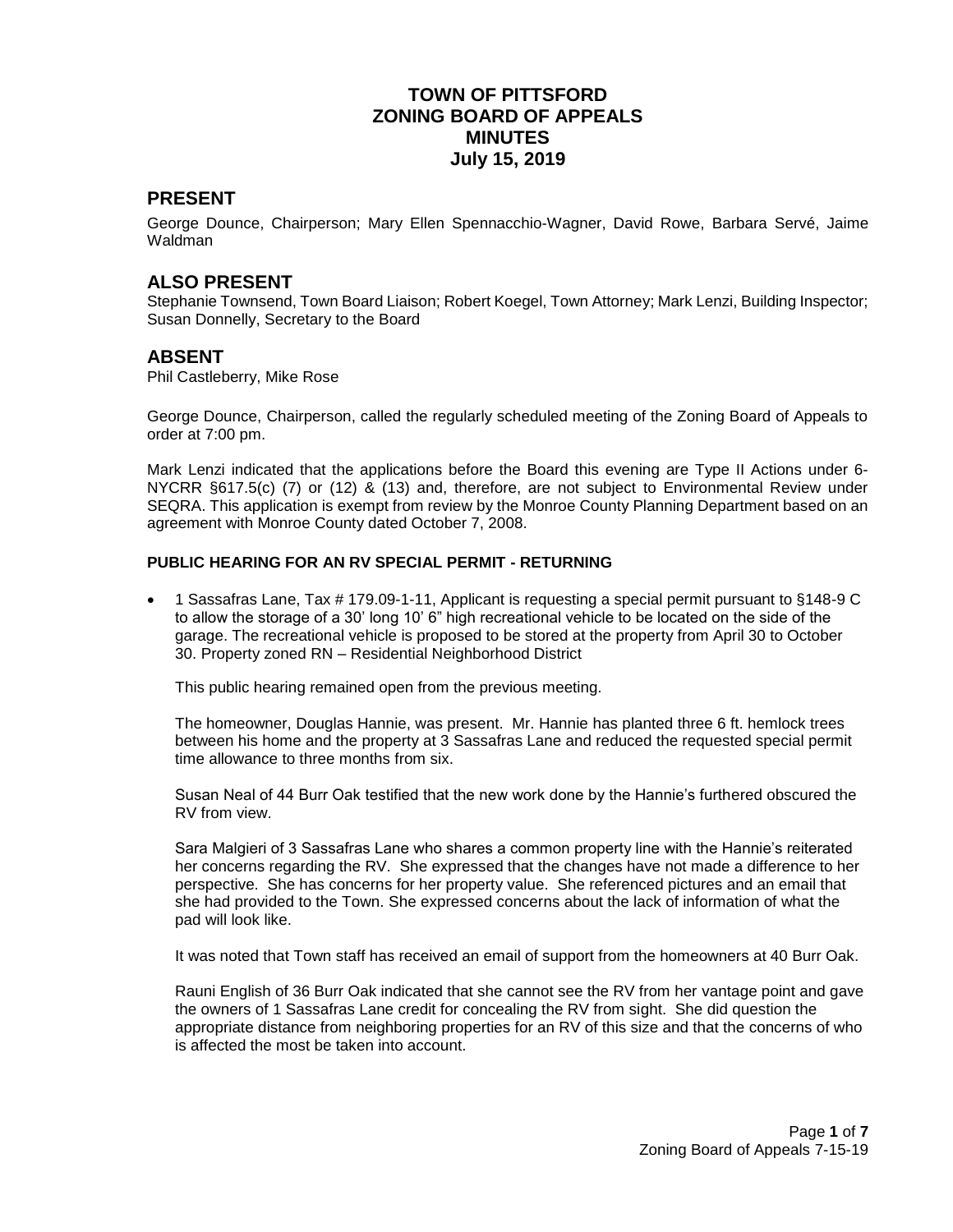Barbara Servé commented that the Mr. Hannie has taken efforts to conceal the RV behind the home and minimize the time that the RV is on site.

David Rowe moved to close the Public Hearing.

Jaime Waldman seconded.

All Ayes.

#### **PUBLIC HEARING FOR AN AREA VARIANCE – RETURNING**

 160 Mill Road, Tax # 178.04-1-72, Applicant is requesting relief from Town Codes §185 – 121 A to construct a 6 foot tall fence forward of the front wall of the home on the north and south property lines. Town Code limits the height of fences to 3 feet when placed forward of the front of a home. This property is zoned RN-Residential Neighborhood.

Mark Lenzi announced that the Applicant for 160 Mill Road has withdrawn the application.

#### **PUBLIC HEARING FOR AN AREA VARIANCE - NEW**

 21 Merry Hill Lane, Tax # 163.16-2-1, Applicant is requesting relief from Town Code §185-113 B (6) & 185 – 17 E to allow the placement of a 8' x 14' garden shed approximately 4 feet from the right side property line. Property zoned RN – Residential Neighborhood District

Chairman George Dounce opened the Public Hearing.

Daniel and April Daniele were present to discuss the application with the Board.

Mr. Daniele shared that the shed was placed in its current location in order to be in the most inconspicuous place on their property. He stated that if the shed was placed in the location within code, it could be seen from the road.

Barbara Serve stated that the shed is located in a more preferable location out of the way of a French drain.

A letter of opposition was received from the neighbor at 20 Merry Hill Lane.

There was no public comment.

Jaime Waldman moved to close the Public Hearing.

David Rowe seconded.

All Ayes.

 1762 Calkins Road, Tax # 163.03-1-68, Applicant is requesting relief from Town Codes §185 – 121 A; §185 - 113 B (1) & (2) to construct an 8' 4" tall gated driveway entry fence forward of the front wall of the home approximately 43' 2" from the edge of the road and to relocate an existing 420 Sq. Ft. 14' tall accessory structure to the rear yard. Town Code limits the height of fences to 3 feet when placed forward of the front of a home. This property is zoned RRAA-Rural Residential District.

Chairman George Dounce opened the Public Hearing.

Wendy Meagher of Meagher Engineering was present to review the application with the Board.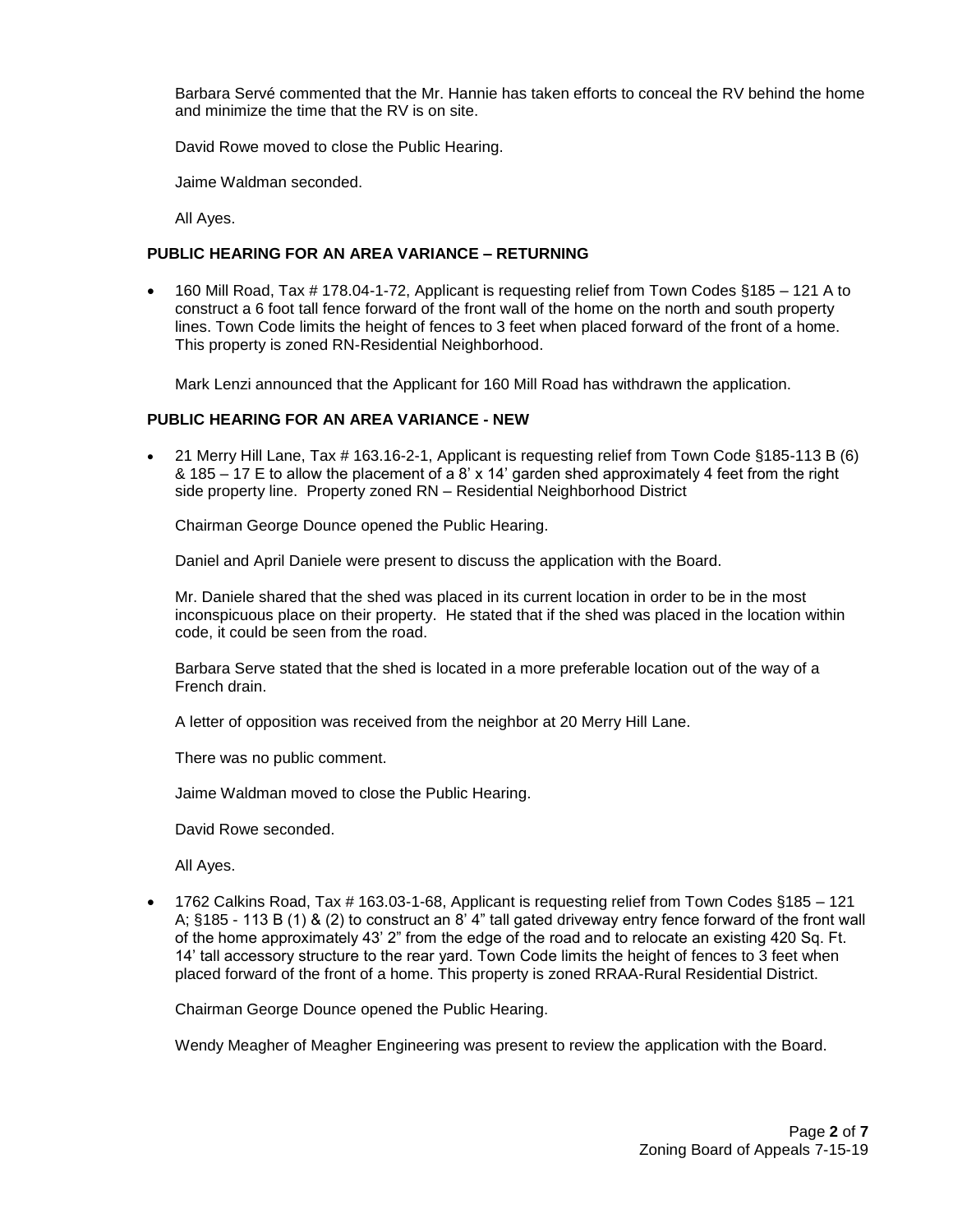Ms. Meagher indicated the requested fence would be used for privacy and security and be surrounded by extensive landscaping. She stated it would be 30+ feet from Calkins Road. Mark Lenzi clarified that the application and legal ad specified 43' 2" from the road and Ms. Meagher indicated that this is acceptable. It was agreed that the gate height would not exceed 6' 6''.

The Board made note that there are not many gates of this nature in Pittsford.

In addition, a garage will be moved from near the road to be repurposed and renovated as a pool house. This structure will require approval by the Design Review and Historic Preservation Board.

There was no public comment.

Barbara Serve moved to close the Public Hearing.

Mary Ellen Spennacchio-Wagner seconded.

All Ayes.

 305 W. Bloomfield Road, Tax # 192.01-1-29.1, Applicant is requesting relief from Town Code §185- 113 B (1) & (2) for the construction of a Residential Storage Building approximately 40' x 60' with a 12' x 60' covered open area (3120 Sq. Ft.) located in the rear yard. The building is proposed to be approximately 25' tall at the cupola. Property is zoned RN – Residential Neighborhood District.

Chairman George Dounce opened the Public Hearing.

Michael Krenzer and Leigh Van Ostrand were present to discuss the application with the Board.

The requested variance involves the demolition of a current garage and the construction of a pole barn to store cars and lawn equipment. The height is required to store the vehicles on lifts. The barn will be constructed on a property that is 5 acres.

There was no public comment.

Jaime Waldman moved to close the Public Hearing.

George Dounce seconded.

All Ayes.

 39 Van Voorhis Road, Tax # 192.02-1-19, Applicant is requesting relief from Town Code §185-113 B (1) & (2) construction of a Residential Storage Building of approximately 512 sq. ft. located in the rear yard. The oversized accessory structure will be constructed to a height of approximately 17'. Property is zoned RN – Residential Neighborhood District.

Chairman George Dounce opened the Public Hearing.

The homeowner, Brian Roes, was present.

Mr. Roes indicated that his property is on a two-acre lot and the shed would be located in the backyard in an area that is covered with brush. The shed will store toys, lawn and snow equipment. The color has not been decided but Mr. Roes indicated that it will be similar in color to the home. There will be no driveway to the shed. The shed will be built off site and brought in.

The timeframe for construction is this year.

There was no public comment.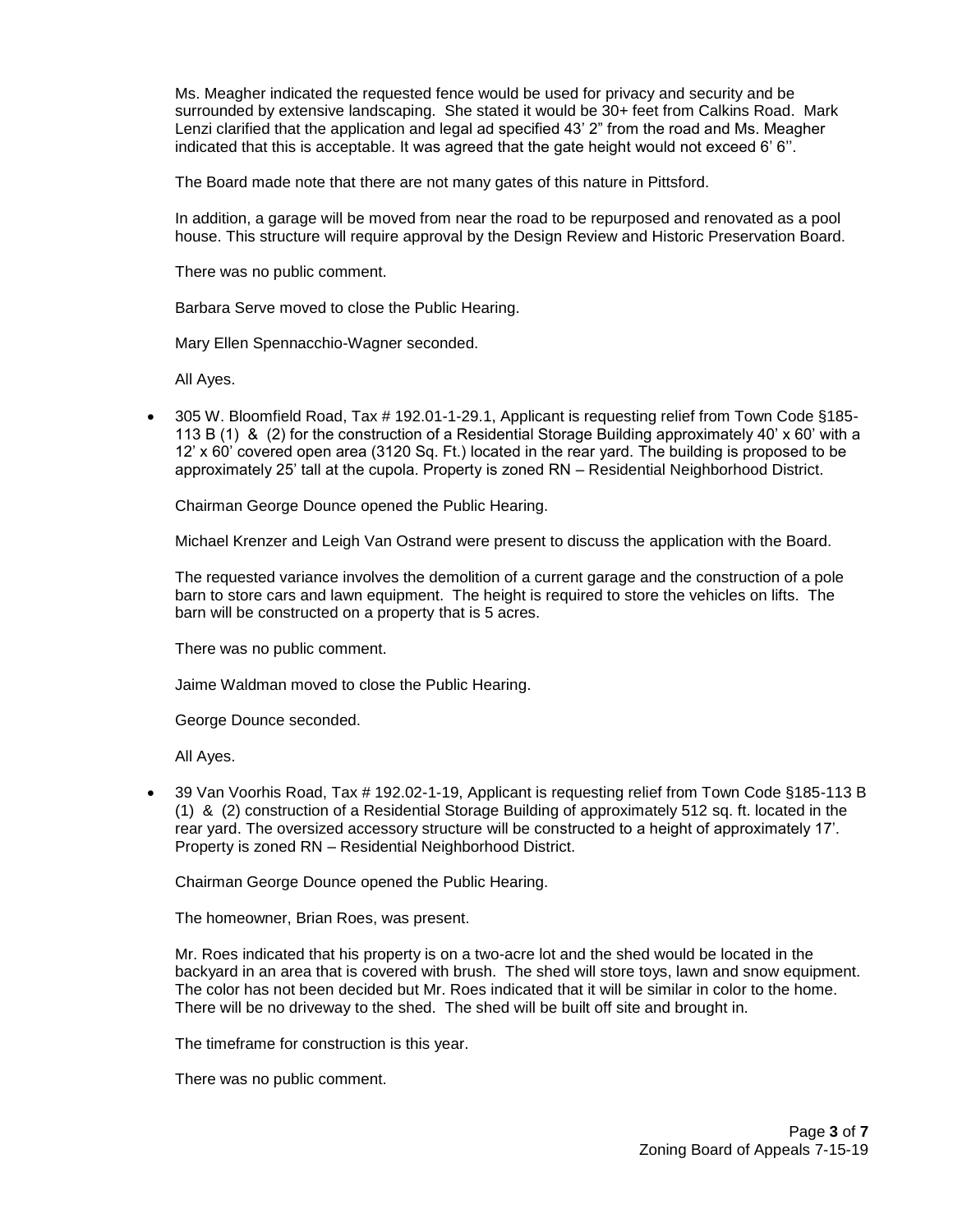Mary Ellen Spennacchio-Wagner moved to close the Public Hearing.

David Rowe seconded.

All Ayes.

 36 Founders Green, Tax # 164.03-5-17, Applicant is requesting relief from Town Code §185 – 113 B (3) to place a hot tub located forward of the rear wall of the home. Town Code requires accessory structures to be located behind the rear wall of the home. This property is zoned RN – Residential Neighborhood District.

Chairman George Dounce opened the Public Hearing.

The homeowner, Mary Sarkis, was present.

She indicated the hot tub will not be visible as it will be fenced in and landscaped. She added that the next door neighbor has a hot tub. She has permission from the Homeowner's Association as referenced in an email received by the Town by the Homeowner's Association president. In addition, the proposed white vinyl fence has already been approved by the HOA. She would like to do the install in August.

There was no public comment.

Jaime Waldman moved to close the Public Hearing.

Mary Ellen Spennacchio-Wagner seconded.

All Ayes.

## **DECISION FOR 1 SASSAFRAS LANE – SPECIAL USE PERMIT**

A written Resolution to grant a special use permit for 1 Sassafras Lane was moved by Barbara Servé and seconded by Mary Ellen Spennacchio-Wagner. .

Chairman George Dounce called for a roll call vote.

| absent |
|--------|
| aye    |
| aye    |
| aye    |
| ave    |
| ave    |
| absent |
|        |

The approved Resolution contains the following Specific Conditions:

- 1. This special permit is granted to allow the storage of the existing recreational vehicle or one equal to or smaller, located on the north side of the property line between garage and hedgerow of plantings described in the June 5, 2019 application.
- 2. The owner shall install a gravel/asphalt pad leading from the driveway to the parking area to create a parking pad for this recreational vehicle. The access way and the parking pad shall be approved by the Building Department.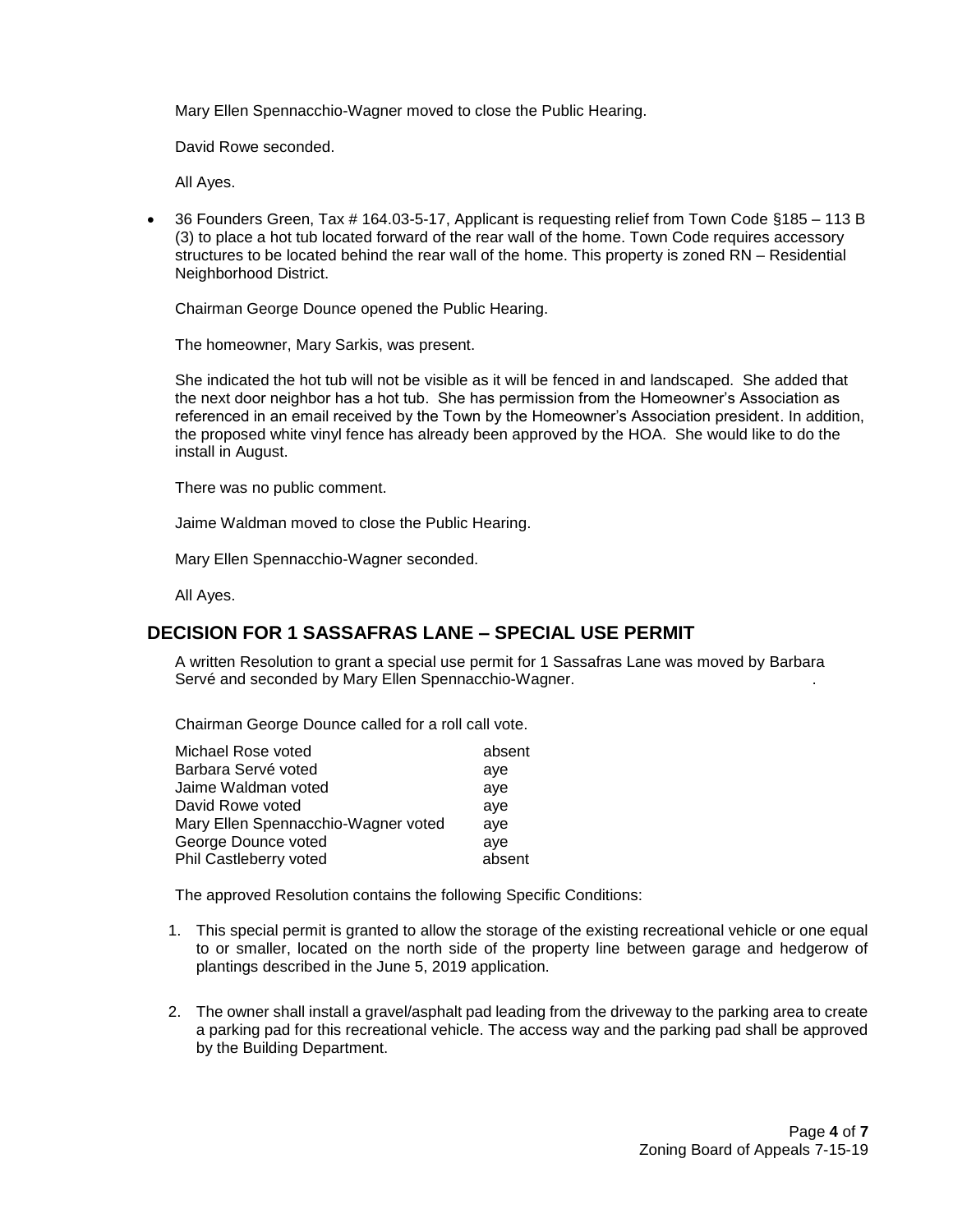3. The recreational vehicle shall be allowed for extended parking on the property between June 30 and September 30 yearly.

#### **DECISION FOR 21 MERRY HILL LANE – AREA VARIANCE**

A written Resolution to grant the area variance for 21 Merry Hill Lane was moved by Mary Ellen Spennacchio-Wagner and seconded by George Dounce.

Chairman George Dounce called for a roll call vote.

| Michael Rose voted                  | absent |
|-------------------------------------|--------|
| Barbara Servé voted                 | aye    |
| Jaime Waldman voted                 | ave    |
| David Rowe voted                    | aye    |
| Mary Ellen Spennacchio-Wagner voted | ave    |
| George Dounce voted                 | ave    |
| Phil Castleberry voted              | absent |

The approved Resolution contains the following Specific Conditions:

1. This variance is granted only for the plans submitted and prepared by the Applicant dated May 20, 2019.

## **DECISION FOR 1762 CALKINS ROAD – AREA VARIANCE**

A written Resolution to grant the area variance for 1762 Calkins Road Trail was moved by George Dounce and seconded by Mary Ellen Spennacchio-Wagner.

Chairman George Dounce called for a roll call vote.

| absent |
|--------|
| aye    |
| aye    |
| aye    |
| aye    |
| ave    |
| absent |
|        |

The approved Resolution contains the following Specific Conditions:

- 1. This variance is granted only for the plans submitted and prepared by the Applicant dated July 2, 2019.
- 2. All construction is to be completed by December 31, 2021.
- 3. The accessory structure is subject to the approval of the Design Review & Historic Preservation Board.

## **DECISION FOR 305 WEST BLOOMFIELD ROAD – AREA VARIANCE**

A written Resolution to grant the area variance for 305 West Bloomfield Road was moved by Barb Serve and seconded by Mary Ellen Spennacchio-Wagner.

Chairman George Dounce called for a roll call vote.

| Michael Rose voted  | absent |
|---------------------|--------|
| Barbara Servé voted | ave    |
| Jaime Waldman voted | ave    |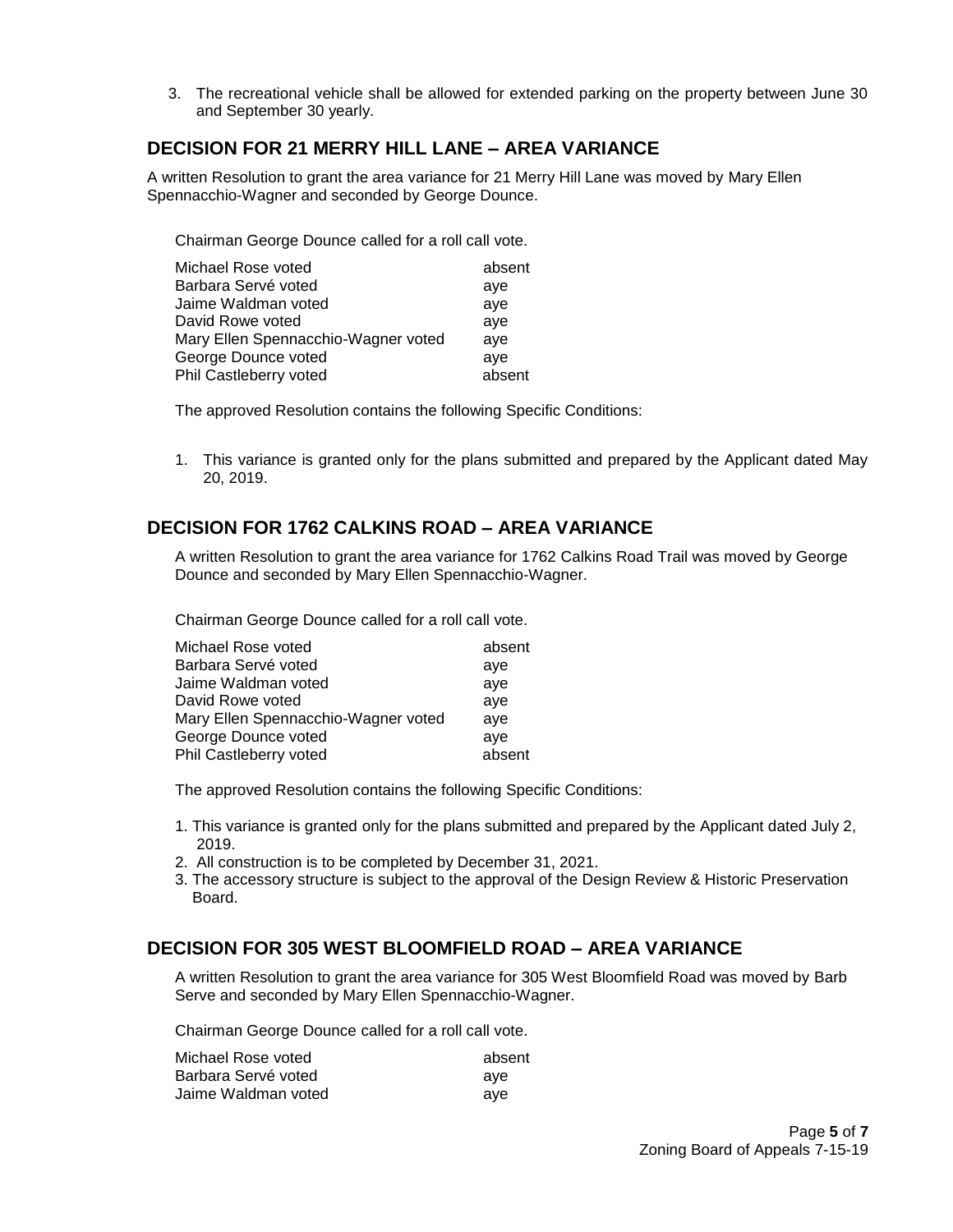| David Rowe voted                    | ave    |
|-------------------------------------|--------|
| Mary Ellen Spennacchio-Wagner voted | ave    |
| George Dounce voted                 | ave    |
| Phil Castleberry voted              | absent |

The approved Resolution contains the following Specific Conditions:

- 1.This variance is granted only for the plans submitted and prepared by the Applicant dated July 1, 2019.
- 2. All construction is to be completed by December 31, 2021.
- 3. This application is subject to the approval of the Design Review & Historic Preservation Board.

# **DECISION FOR 39 VAN VOORHIS ROAD – AREA VARIANCE**

A written Resolution to grant the area variance for 39 Van Voorhis Road was moved by David Rowe and seconded by George Dounce. .

Chairman George Dounce called for a roll call vote.

| Michael Rose voted                  | absent |
|-------------------------------------|--------|
| Barbara Servé voted                 | aye    |
| Jaime Waldman voted                 | aye    |
| David Rowe voted                    | aye    |
| Mary Ellen Spennacchio-Wagner voted | ave    |
| George Dounce voted                 | ave    |
| Phil Castleberry voted              | absent |

The approved Resolution contains the following Specific Conditions:

- 1. This variance is granted only for the plans submitted and prepared by the Applicant dated June 15, 2019.
- 2. This application is subject to Design Review and Historic Preservation Board review.
- 3. All construction is to be completed by December 31, 2021.

## **DECISION FOR 36 FOUNDERS GREEN – AREA VARIANCE**

A written Resolution to grant the area variance for 36 Founders Green was moved by David Rowe and seconded by Jaime Waldman. .

Chairman George Dounce called for a roll call vote.

.

| Michael Rose voted                  | absent |
|-------------------------------------|--------|
| Barbara Servé voted                 | aye    |
| Jaime Waldman voted                 | aye    |
| David Rowe voted                    | aye    |
| Mary Ellen Spennacchio-Wagner voted | ave    |
| George Dounce voted                 | ave    |
| Phil Castleberry voted              | absent |

The approved Resolution contains the following Specific Conditions:

- 1. This variance is granted only for the plans submitted and prepared by the Applicant dated 6/13/2019.
- 2. Installation is to be completed by December 31, 2021.

## **APPROVAL OF THE MEETING MINUTES OF JUNE 17, 2019**

George Dounce moved to accept the minutes of June 17, 2019 with corrections.